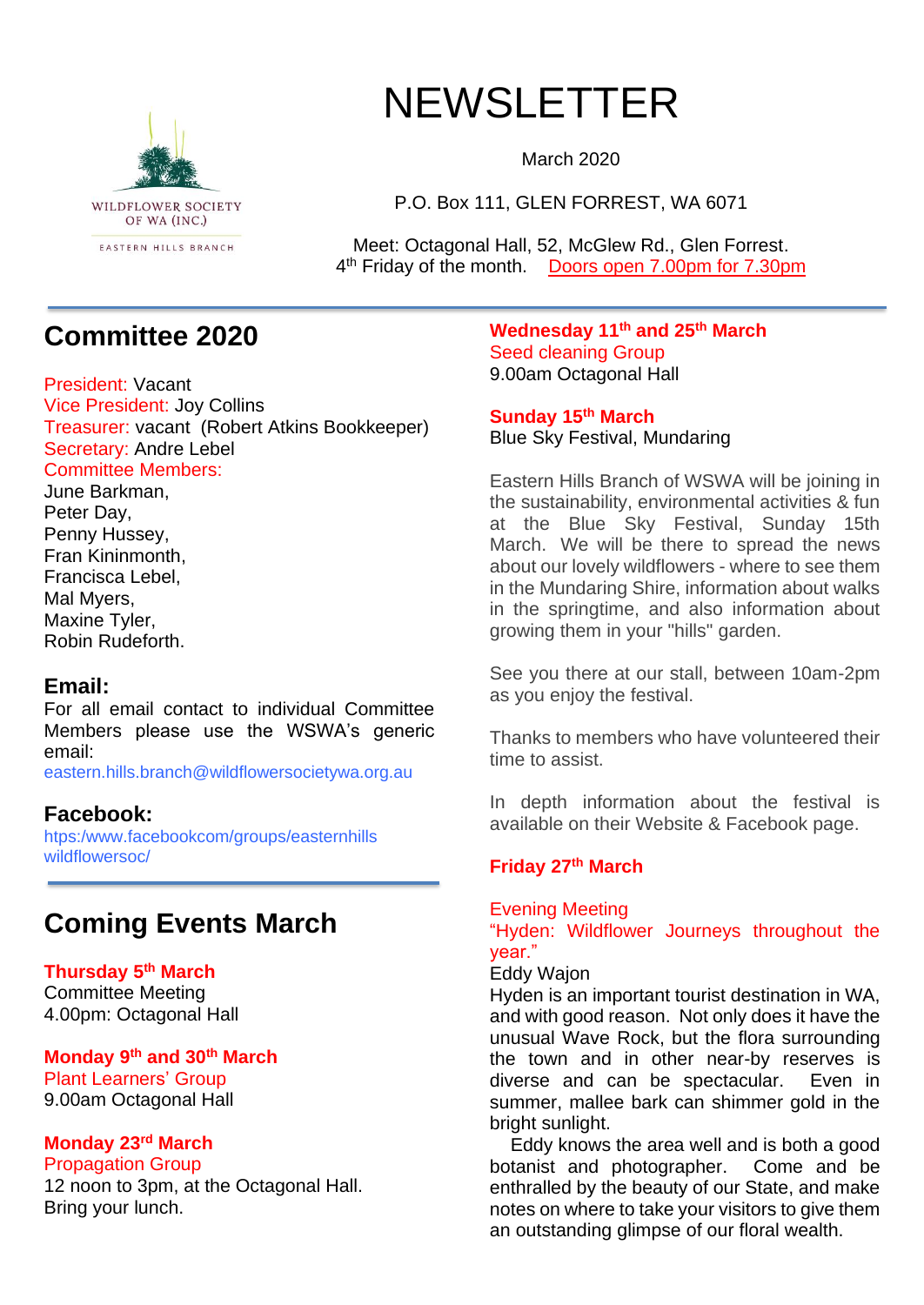There will also be a Quiz, and please bring specimens for the Nature Table.

### **Future Events April**

#### **Thursday 2 nd April**

Committee Meeting 4.00pm Octagonal Hall

**Wednesday 8th and 22nd April** Seed cleaning Group 9am Octagonal Hall

#### **Monday 20th April**

Plant Learners' Group 9.00am Octagonal Hall

#### **Monday 27th April**

#### Propagation Group

12.00 noon to 3pm. Octagonal Hall. Bring your lunch.

#### **Friday 17th April** Evening Meeting

Fran Kininmonth

Range"

"Trip to the Carnarvon

Fran will show us the landscapes and vegetation

Note date change due to clashes with other events.

in and around the Carnarvon Range, in the desert area of WA. This is a remote area, but its isolation has led to the growth of a unique flora.

There will also be a Quiz, and remember to bring specimens for the Nature Table.

### **Vale Arthur Blundell**



Arthur passed away in Queensland after a battle with cancer of the oesophagus on February 1st 2020. He had been a helicopter pilot in Queensland and when he retired came to WA,

He became a member of Eastern Hills Branch of the Wildflower Society in 2002 and immediately entered into all the Branch activities with great enthusiasm, learning much about the WA bush and its flora over the next fifteen years.

He started a small group to make a herbarium collection of local plants (especially his 'Harem' of Alva and Twink!) and he constructed a cabinet to house it. He also constructed the wall-boards of "Fruits of the Forest" - collections of seed cases of various species.

Arthur was the Branch Treasurer from 2009-2013; worked at the maintenance of the Hall and garden and was one of the men who came to Seed Cleaning sessions.

He initiated a survey of the flora at Morangup, making a month by month flora species list, and followed this up by joining the main Society flora survey team working over many areas of the SW, followed by assisting with the naming and cataloguing at the Herbarium. His assistance coping with an awkward-minded printer was much appreciated by the then editor of the newsletter.

Arthur, and his wife, Gail, were generous with their time and hospitality and loved sharing their love of the bush with other members.

Joy Collins and Mal Myers

## **REPORTS**

#### **Friday 28th February** "Special Eucalypts of the South Coast"

Malcolm French

Malcolm took us on a visual extravaganza of the beautiful South Coast, showing the spectacular scenery of remote areas to which you have to travel to find rare plants. His passion, of course, is for eucalypts, and he made the audience chuckle by referring to other things (eg *Hakea victoria*) that got in the way of his photos of mallees as weeds!

The plants that he showed us were often just small populations hidden in gullies, many windand salt-pruned in exposed situations. He illustrated their differences in leaf shape and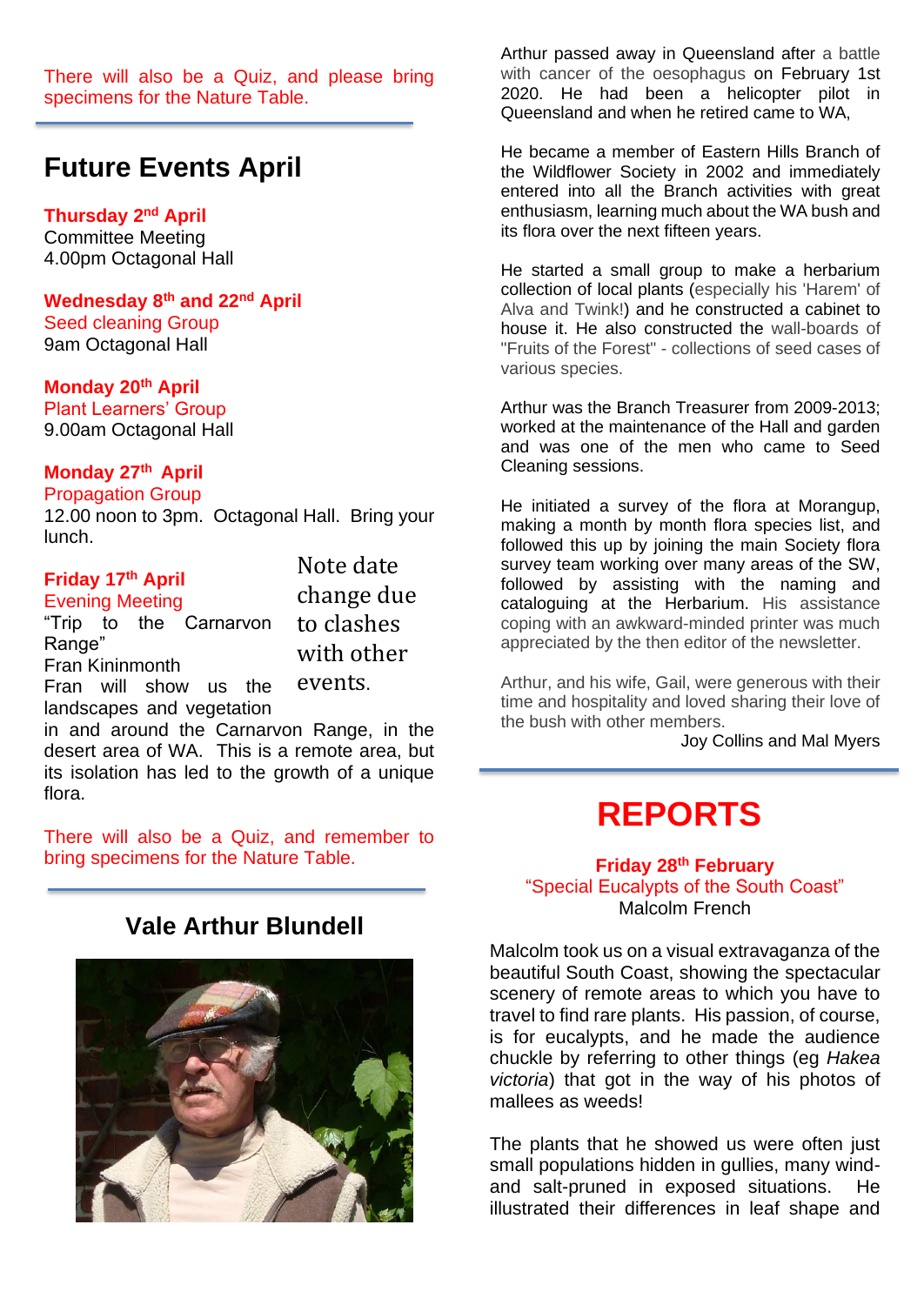flower and fruit colour, lamenting that they were not in cultivation.

Many of the plants were from the Ravensthorpe area, which we were surprised to hear is the epicentre of eucalypt diversity. He seems to have had some discussions with that Shire about planting local natives – with varying results!

Malcolm brought some of his recent book "Eucalypts of the South Coast and Ranges" for sale at a special discount for WSWA members. If you haven't got a copy, why not borrow it from our library? Its well worth studying!

Penny Hussey



Prior to the main speaker, everyone gathered in groups of four to partake in the **Quiz** that had been put together by Francisca Lebel and Penny Hussey. Ten photos were shown, with questions attached, the total possible points being 15. The winning group got all the questions right, but there were a couple that people found tricky. For example, everyone asked for a hint on this one.



9 What is the Noongyar name for this plant?  $TOTAL = 1$ 

Do you know it without the hint? Answer at the end of the Newsletter.

In keeping with the theme of the main talk, the **Nature Table** was covered with specimens of various eucalypts, that generated a lot of interest and discussion during supper. It seems that Malcolm's plea to "plant WA eucalypts" has been well and truly taken up by our members!

#### **WSWA State Council Meeting**

22nd February 2020 preceded by a morning seminar "Fire, Prescribed Burning and Native Flora"

Three people from EHB attended, two (Joy Collins and Fran Kininmonth) as official Branch delegates. The event was well attended, with many people up from the country.

The seminar, which was chaired by the WSWA President, Kevin Thiele, was addressed by four speakers, one from DFES, two from DBCA and one a Consultant. Fire is a complex subject, and planned burning is contentious, so a lot of interest was generated.

The State Council meeting decided to follow up the seminar by creating a "position paper" on planned burning, and EHB will be contributing ideas to this. If any members have specific opinions about this topic, please send them to the Secretary for consideration by the Committee. It is expected that the Paper will provide guidance to Branches and members when they are dealing with questions that involve planned burning.